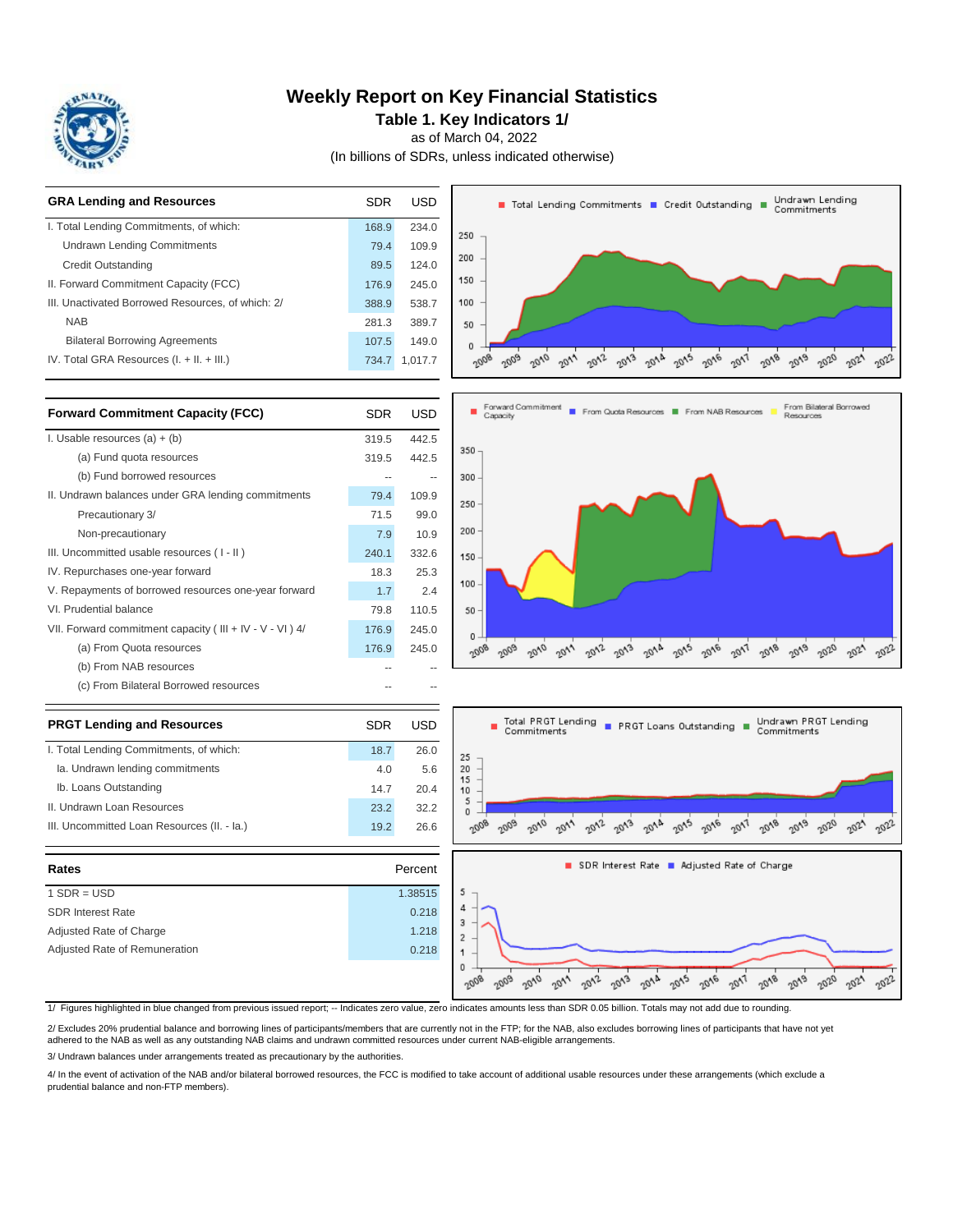#### **Table 2a. Use of GRA Resources 1/**

as of March 04, 2022

(In billions of SDRs, unless indicated otherwise)



1/ Figures highlighted in blue changed from previous issued report; -- Indicates zero value, zero indicates amounts less than SDR 0.05 billion. Totals may not add due to rounding.

2/ Includes outstanding credit under the former Compensatory Financing Facility; for the chart also includes outstanding credit under the former

Emergency Post Conflict and Natural Disaster Assistance policy.

3/ Members with current arrangements are bolded.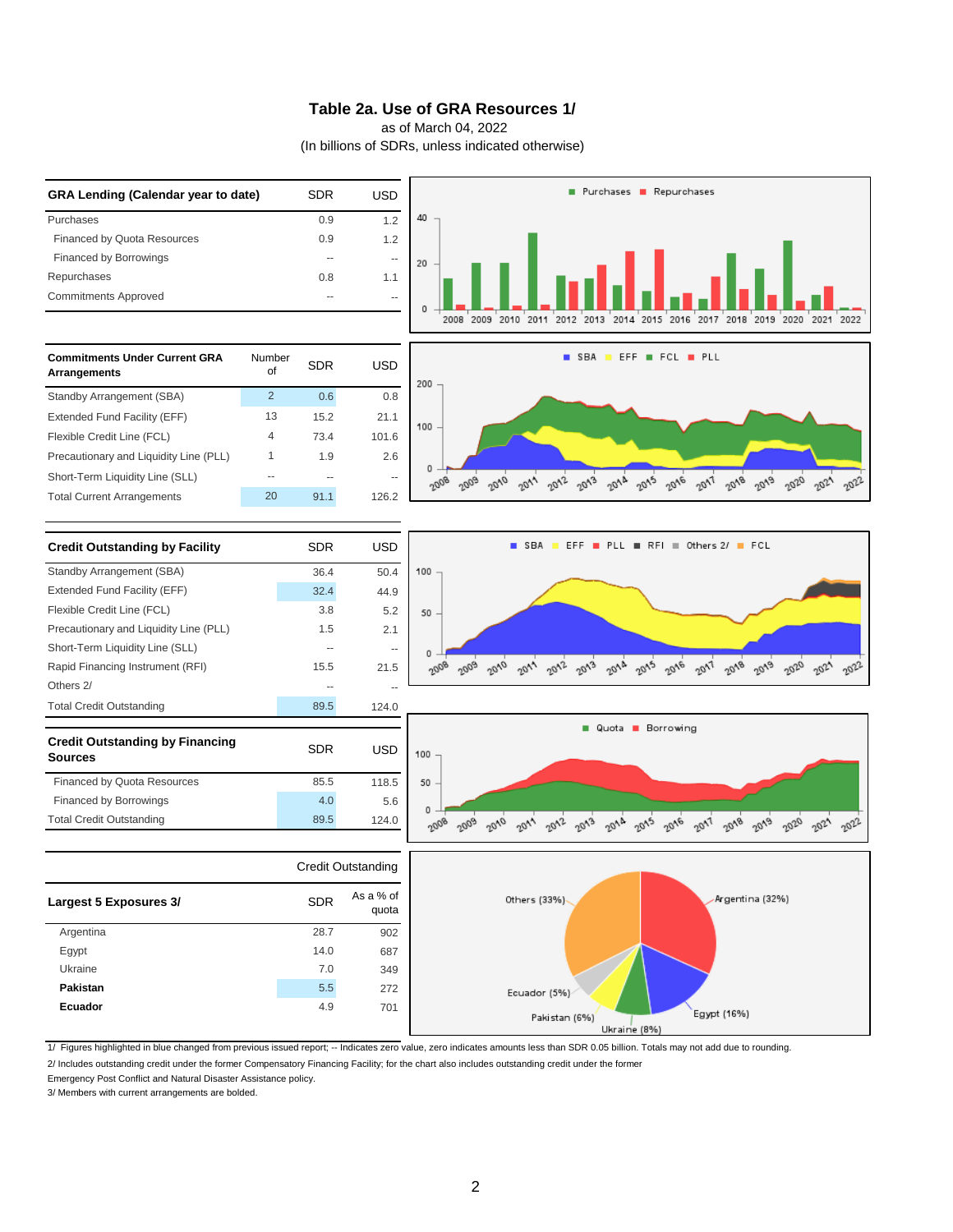# **Table 2b. Current Financial Arrangements (GRA)**

as of March 04, 2022

(In millions of SDRs, unless indicated otherwise) 1/

| Member                                                                                                       | Amount   | Amount  |                 | <b>Credit Outstanding</b> |                    | Period of Arrangement |                    |
|--------------------------------------------------------------------------------------------------------------|----------|---------|-----------------|---------------------------|--------------------|-----------------------|--------------------|
|                                                                                                              | Commited | Undrawn | Amount<br>Drawn | Amount<br>2/              | As a % of<br>Quota | Effective<br>Date     | Expiration<br>Date |
| <b>Standby Arrangement (2)</b>                                                                               | 611      | 207     | 404             | 689                       |                    |                       |                    |
| Armenia                                                                                                      | 309      | 77      | 232             | 301                       | 234                | 17-May-19             | 16-May-22          |
| Senegal                                                                                                      | 302      | 129     | 173             | 388                       | 120                | 07-Jun-21             | 06-Dec-22          |
| <b>Extended Fund Facility (13)</b>                                                                           | 15,242   | 7,650   | 7,592           | 14,497                    |                    |                       |                    |
| <b>Barbados</b>                                                                                              | 322      | 17      | 305             | 305                       | 323                | 01-Oct-18             | 30-Sep-22          |
| Cameroon                                                                                                     | 322      | 184     | 138             | 138                       | 50                 | 29-Jul-21             | 28-Jul-24          |
| Costa Rica                                                                                                   | 1,237    | 1,031   | 206             | 576                       | 156                | 01-Mar-21             | 29-Feb-24          |
| Ecuador                                                                                                      | 4,615    | 1,207   | 3,408           | 4,889                     | 701                | 30-Sep-20             | 29-Dec-22          |
| <b>Equatorial Guinea</b>                                                                                     | 205      | 176     | 29              | 77                        | 49                 | 18-Dec-19             | 17-Dec-22          |
| Ethiopia                                                                                                     | 752      | 662     | 90              | 391                       | 130                | 20-Dec-19             | 19-Dec-22          |
| Gabon                                                                                                        | 389      | 308     | 81              | 666                       | 308                | 28-Jul-21             | 27-Jul-24          |
| Jordan                                                                                                       | 1,070    | 480     | 590             | 1,088                     | 317                | 25-Mar-20             | 24-Mar-24          |
| Kenya                                                                                                        | 1,248    | 773     | 475             | 475                       | 88                 | 02-Apr-21             | 01-Jun-24          |
| Moldova                                                                                                      | 267      | 229     | 38              | 242                       | 140                | 20-Dec-21             | 19-Apr-25          |
| Pakistan                                                                                                     | 4,268    | 2,124   | 2,144           | 5,530                     | 272                | 03-Jul-19             | 02-Oct-22          |
| Seychelles                                                                                                   | 74       | 26      | 48              | 81                        | 354                | 29-Jul-21             | 28-Mar-24          |
| Suriname                                                                                                     | 473      | 433     | 39              | 39                        | 31                 | 22-Dec-21             | 21-Dec-24          |
| <b>Flexible Credit Line (4)</b>                                                                              | 73,368   | 69,618  | 3,750           | 3,750                     |                    |                       |                    |
| Chile 3/                                                                                                     | 17,443   | 17,443  | --              | --                        | --                 | 29-May-20             | 28-May-22          |
| Colombia 3/                                                                                                  | 12,267   | 8,517   | 3,750           | 3,750                     | 183                | 01-May-20             | 30-Apr-22          |
| Mexico 3/                                                                                                    | 35,651   | 35,651  |                 | --                        | --                 | 19-Nov-21             | 18-Nov-23          |
| Peru 3/                                                                                                      | 8,007    | 8,007   | --              | --                        | --                 | 28-May-20             | 27-May-22          |
| Precautionary and Liquidity Line (1)                                                                         | 1,884    | 1,884   | ۰.              | 377                       |                    |                       |                    |
| Panama 3/                                                                                                    | 1,884    | 1,884   |                 | 377                       | 100                | 19-Jan-21             | 18-Jan-23          |
| <b>Total Current GRA Arrangements (20)</b>                                                                   | 91,105   | 79,358  | 11,747          | 19,313                    |                    |                       |                    |
| Memorandum Items:<br>Credit outstanding from members without current arrangement and outright disbursements. |          |         | 70,231          |                           |                    |                       |                    |

Total Credit Outstanding. 89,544

1/ -- Indicates zero value, zero indicates amounts less than SDR 0.5 million. Totals may not add due to rounding.

2/ Includes Credit Outstanding under expired arrangements and outright disbursements.

3/ The undrawn commitment of the arrangement is treated as precautionary by the authorities.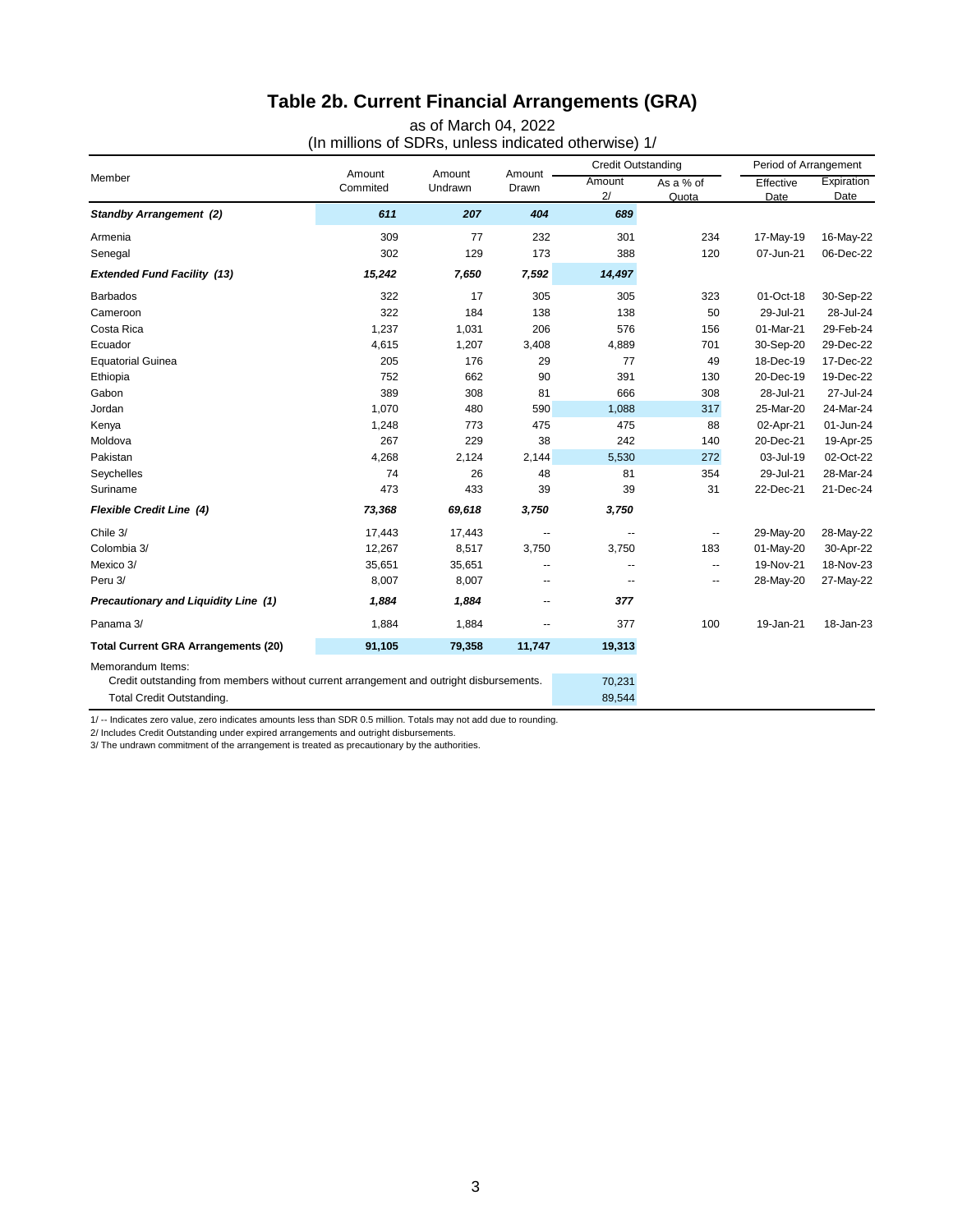#### **Table 3a. Use of Concessional PRGT Resources 1/**

as of March 04, 2022

(In millions of SDRs, unless indicated otherwise)



1/ Figures highlighted in blue changed from previous issued report; -- Indicates zero value, zero indicates amounts less than SDR 0.05 million.Totals may not add due to rounding.

2/ The last commitment under the old ESF-HAC Facility expired on December 3, 2011.

3/ Includes outstanding and overdue loans under the (former) Structural Adjustment Facility and Trust Fund.

4/ Members with current arrangements are bolded.